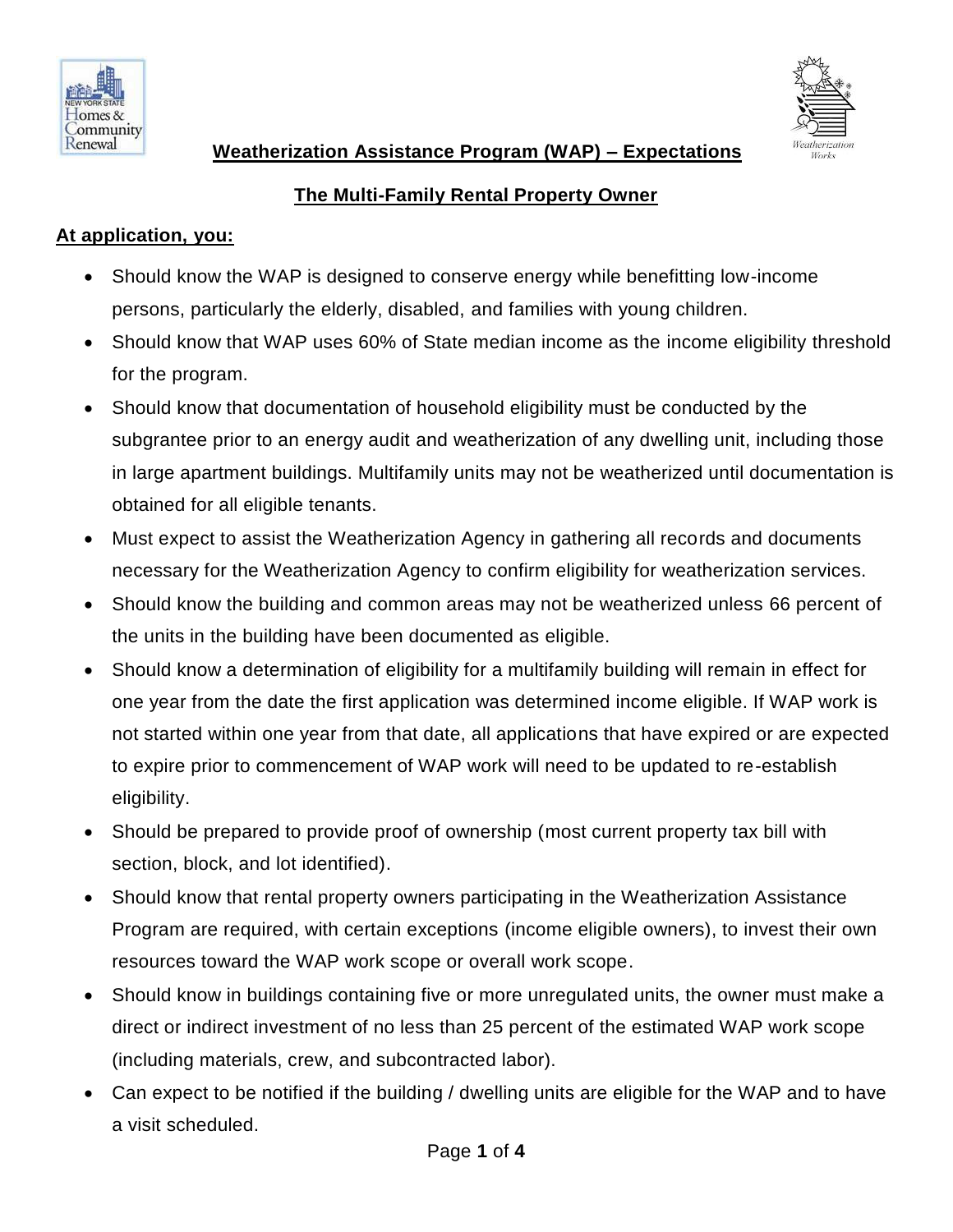



### **Prior to Weatherization Work beginning, the Multi-Family Rental Property Owner:**

- Can expect to enter into a written agreement with the Weatherization Agency to have weatherization work performed on their property.
- Can expect to receive a written request from the Weatherization Agency for Weatherization employees to enter their building to perform weatherization work.
- And the owner's employees and tenants can expect to be treated courteously and have their property treated responsibly during the course of the Weatherization project.
- Must perform any actions requested (if any) specified in the Owner's Work Agreement with the Weatherization Agency. The owner must expect that failure to complete these actions, or cause them to be completed, will delay performing Weatherization work until such time as the required work is completed.
- Must provide copies of clearance test results to the Weatherization Agency whenever the Owner's work is subject to the City of New York Local Law 1 of 2004 (New York City Childhood Lead Poisoning Prevention Act of 2003) .
- Will be asked to disclose the number of children under the age of seven who reside at the property and must update the Weatherization Agency of any changes prior to the commencement of the WAP work.
- Must file a notice of commencement with the Department of Health and Mental Hygiene according to 27-2056.11(2) (ll) of Local Law 1 of 2004 when applicable.
- Must cooperate with the Weatherization Agency by providing access to all parts of the building so that the Work Scope can be installed, ensuring that occupants, pets and visitors are kept from the work area, and that a safe work environment is provided. It should be expected that the Weatherization Agency will need access to all parts of the building.
- Is responsible for the removal and reinstallation (or installation where none exist and are required by code) of all child guards, security gates, or other items so that the installation of prime windows may proceed in an unimpeded manner when a component of the workscope. Such work must be in accordance with all applicable codes.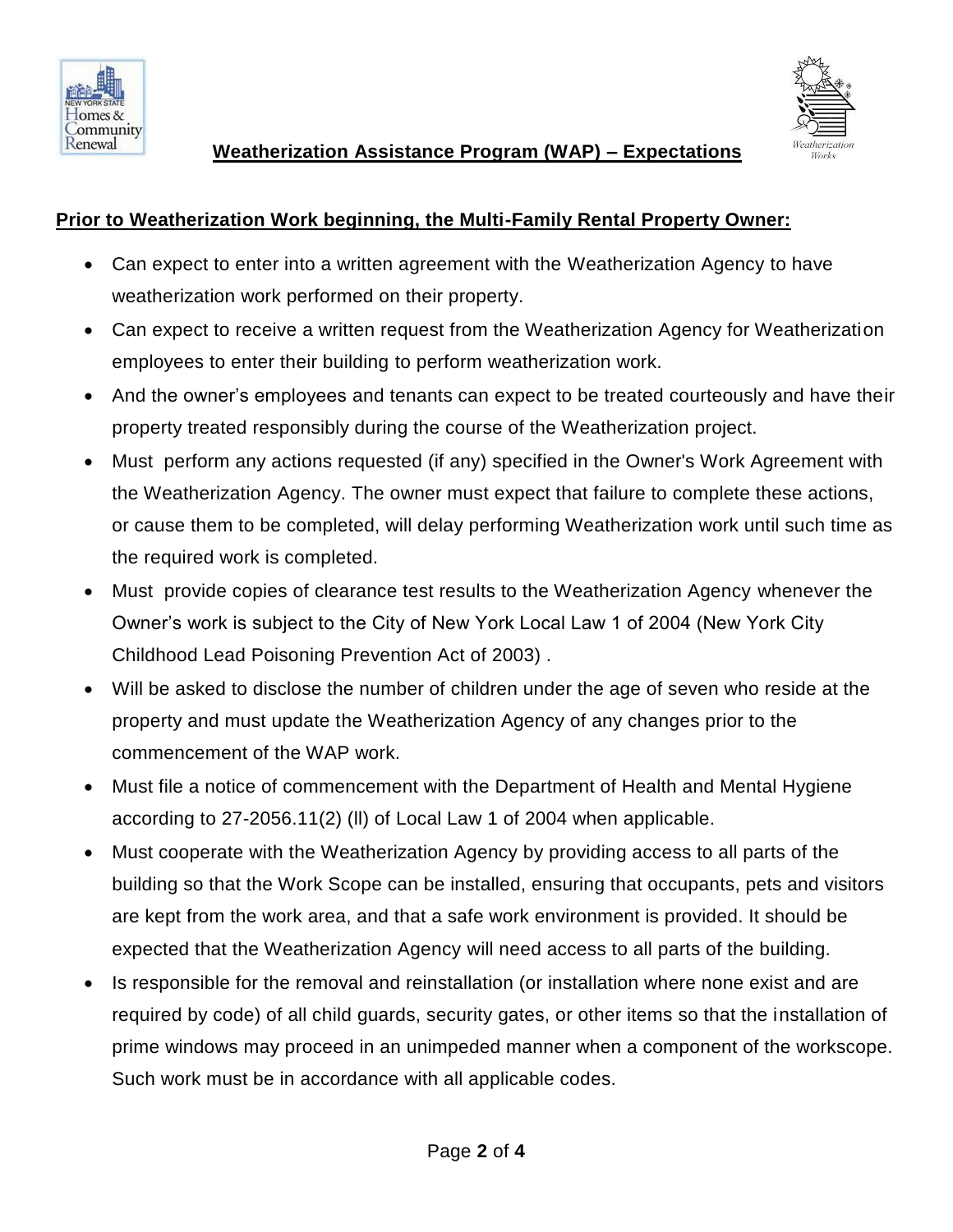



### **Weatherization Assistance Program (WAP) – Expectations**

- Must provide to the Weatherization Agency the total energy consumption data (electrical and heating fuel) of the building for the previous two years. It is expected the data will be supplied to the Weatherization Agency as soon as practicable after it is received by the Owner.
- Should be prepared to answer some questions regarding the functioning of the building, what the occupants have reported regarding heating / cooling etc., as well as their energy consumption habits.
- Will receive, whenever possible, seven days' notice prior to the start of Weatherization work.

# **During Weatherization Work, the Multi-Family Rental Property Owner:**

- Can expect the Weatherization workers to always identify themselves as such when entering the premises and that they will conduct themselves in a professional, workmanlike manner throughout the course of the Weatherization project.
- Can expect Weatherization workers to always leave their work area broom clean at the end of each day.
- Can expect that their property will be evaluated for health and safety issues as well as energy conservation opportunities.
- Can expect Weatherization workers to always perform and record all required health & safety tests / inspections and that they, along w/ the occupants, will be informed of any health and safety concerns discovered.
- Can expect to be provided good, quality workmanship consistent with DOE Standard Work Specifications.

### **At the conclusion of Weatherization Work, the Multi-Family Rental Property Owner:**

- Will be informed at the conclusion of the Weatherization project of all the weatherization work / measures that were accomplished / installed.
- Will be provided any / all warranty information, with instruction on who to contact in the future for any possible warrantied work.